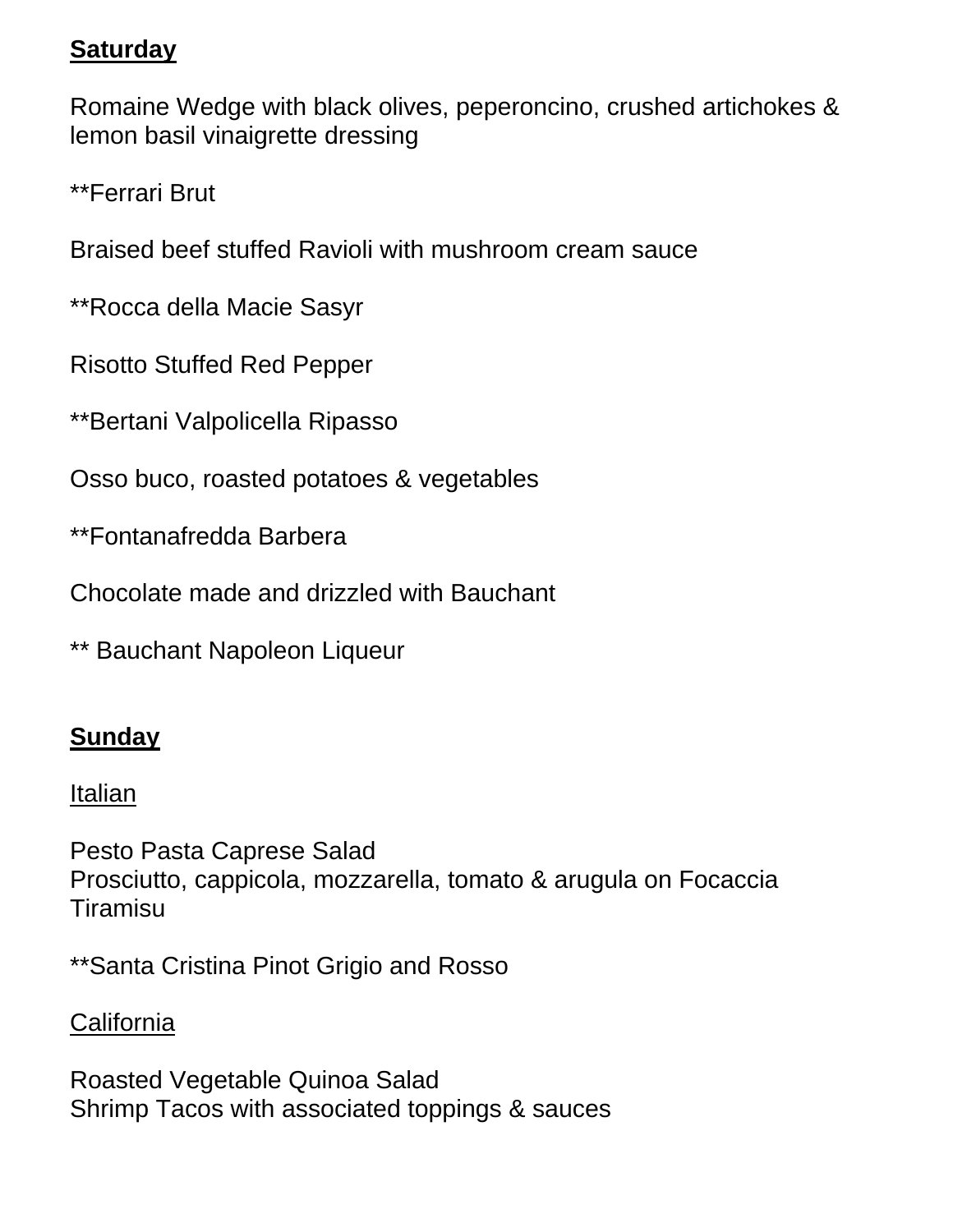\*\*Motto Gung Ho and Cabernet Sauvignon \*\*CSM Harvest Select Riesling

\*\*CSM Indian Wells Chardonnay and Cabernet Sauvignon

\*\*14 Hands Stampede

\*\*Intrinsic Cabernet Sauvignon

Chile

Grilled Flank steak with peppers & onions Chilean Rice Bananas Foster

\*\*Haras Carmenere and Hussonet Cabernet Sauvignon

Spain

Paella Leche Fritz

\*\*Torres 5 G

\*\*Torres Sangre de Toro Garnacha and Tempranillo

New Zealand

Lamb Sliders Crunch Potato Wedges

\*\*Villa Maria Private Bin Sauvignon Blanc and Pinot Noir

#### **Monday**

Spring Salad with grilled vegetables (tomatoes, yellow squash & onion) with sundried tomato vinaigrette dressing

\*\*Kendall Jackson VR Pinot Gris